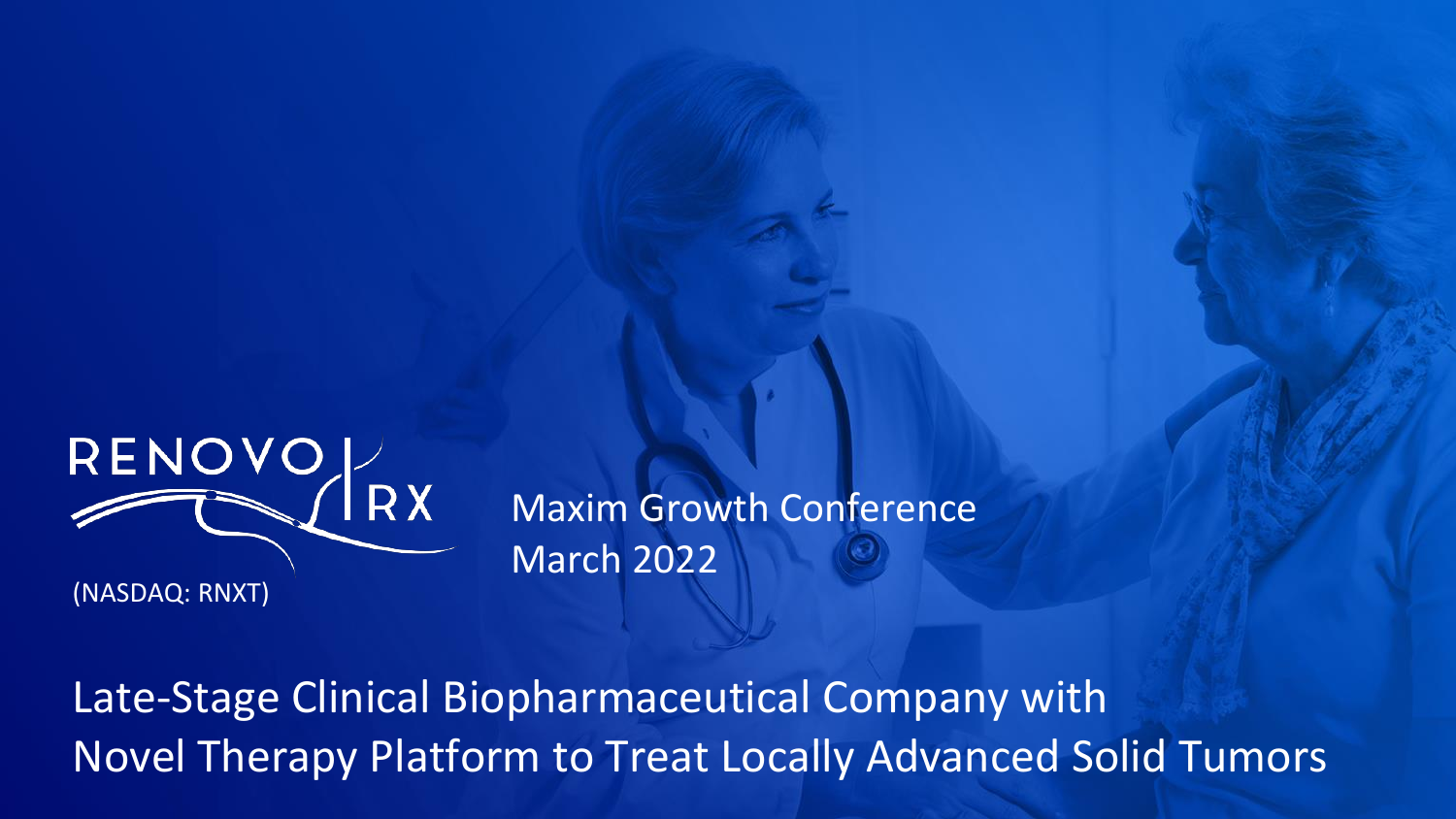# **Forward-Looking Statement Constanting Statement Constanting Constanting Constanting Constanting Constanting Constanting Constanting Constanting Constanting Constanting Constanting Constanting Constanting Constanting C**



This presentation and any accompanying oral presentation contain forward-looking statements that involve substantial risks and uncertainties. All statements other than statements of historical facts contained in this presentation, including statements regarding our future financial condition, results of operations, business strategy and plans, and objectives of management for future operations, as well as statements regarding industry trends, are forward-looking statements. In some cases, you can identify forward-looking statements by terminology such as "estimate," "intend," "may," "can be," "plan," "potential," "target," "will," "mission" or the negative of these terms or other similar expressions.

We have based these forward-looking statements largely on our current expectations and projections about future events and trends that we believe may affect our financial condition, results of operations, business strategy and financial needs. Such statements include, but are not limited to, the potential of, and expectations regarding the potential of, potential benefits of, and expectations regarding RNXT's therapy platform, RenovoRx Trans-Arterial Micro-Perfusion, or RenovoTAMP™, statements regarding the market potential of RNXT's product candidates, statements regarding RNXT's Phase 3 clinical trial for RenovoGem™ and planned clinical trials in hilar cholangiocarcinoma (HCCA), including the timing of such trials, enrollment of such trials, milestones and expectations relating to data readouts from such clinical trials, and RNXT's ability to leverage its therapy platform to expand our pipeline including our ability to expand our technology platform by developing therapies to treat other diseases.

These forward-looking statements are subject to a number of risks, uncertainties and assumptions, including, among other things: the timing of the initiation, progress and potential results of our preclinical studies, clinical trials and our research programs; our ability to use and expand our therapy platform to build a pipeline of product candidates; our ability to advance product candidates into, and successfully complete, clinical trials; the timing or likelihood of regulatory filings and approvals; our estimates of the number of patients who suffer from the diseases we are targeting and the number of patients that may enroll in our clinical trials; the commercialization potential of our product candidates, if approved; our ability and the potential to successfully manufacture and supply our product candidates for clinical trials and for commercial use, if approved; future strategic arrangements and/or collaborations and the potential benefits of such arrangements; our estimates regarding expenses, future revenue, capital requirements and needs for additional financing and our ability to obtain additional capital; the sufficiency of our existing cash and cash equivalents to fund our future operating expenses and capital expenditure requirements; our ability to retain the continued service of our key personnel and to identify, hire and retain additional qualified personnel; the implementation of our strategic plans for our business and product candidates; the scope of protection we are able to establish and maintain for intellectual property rights, including our therapy platform, product candidates and research programs; our ability to contract with third-party suppliers and manufacturers and their ability to perform adequately; the pricing, coverage and reimbursement of our product candidates, if approved; developments relating to our competitors and our industry, including competing product candidates and therapies; negative impacts of the COVID-19 pandemic on our operations; and other risks. These risks are not exhaustive. New risk factors emerge from time to time and it is not possible for our management to predict all risk factors. Actual results may differ materially from those in the forward-looking statements as a result of a number of factors, including those described in the company's filings with the Securities and Exchange Commission. You should not rely upon forward-looking statements as predictions of future events. Although we believe that the expectations reflected in the forward-looking statements are reasonable, we cannot quarantee future results, levels of activity, performance or achievements. Except as required by law, we undertake no obligation to update publicly any forward-looking statements for any reason after the date of this presentation.

This presentation also contains estimates and other statistical data made by independent parties and by us relating to market size and growth and other data about our industry. This data involves a number of assumptions and limitations, and you are cautioned not to give undue weight to such estimates. In addition, projections, assumptions, and estimates of our future performance and the future performance of the markets in which we operate are necessarily subject to a high degree of uncertainty and risk.

This presentation concerns product candidates that are under clinical investigation and which have not yet been approved for marketing by the U.S. Food and Drug Administration (FDA). Those product candidates are currently limited by federal law to investigational use, and no representation is made as to their safety or effectiveness for the purposes for which they are being investigated.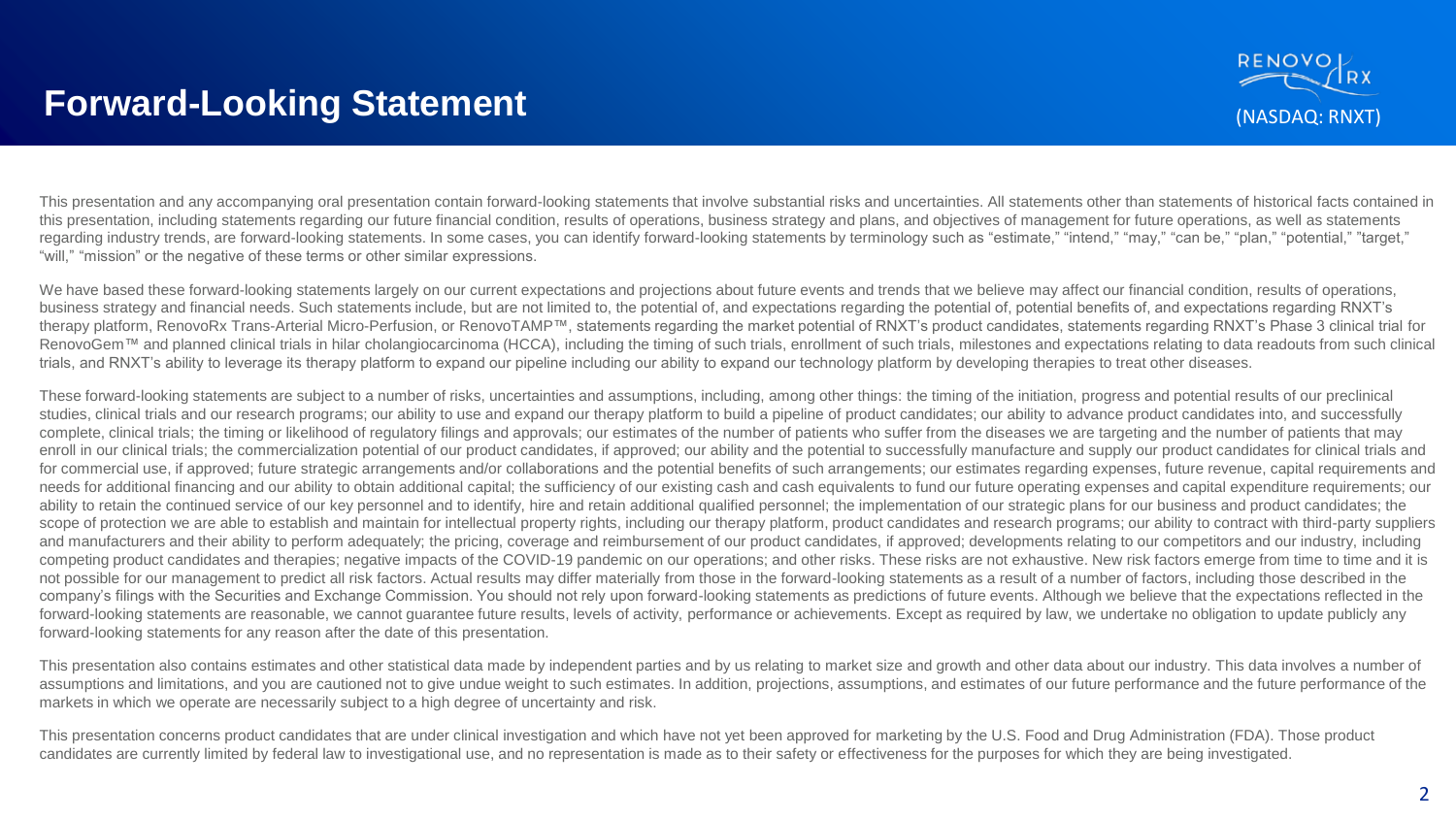Delivering therapy **Where it matters** 

**RenovoTAMPTM:** Trans-Arterial Micro-Perfusion (drug/device combination) Therapy Platform

**RenovoGemTM:** Intra-Arterial Gemcitabine + RenovoCath® (first product candidate - regulated as a drug)

*Economics of a Branded Oncology Drug*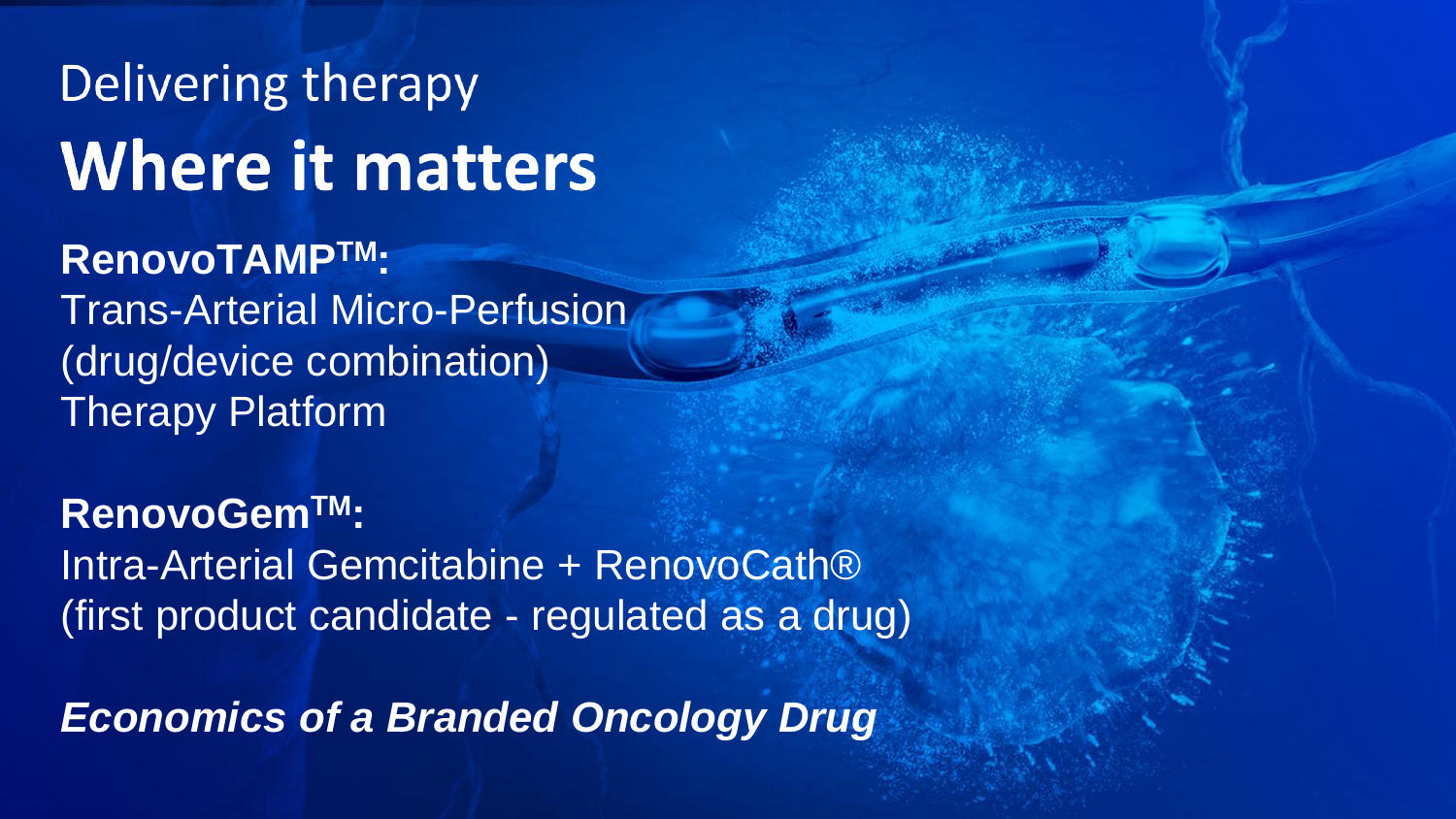# **Company Overview (NASDAQ: RNXT)**



#### **Phase 3 Lead Drug Product Candidate: RenovoGem**

- Intra-arterial gemcitabine (chemotherapy) delivered through FDA cleared RenovoCath delivery system
- Phase 1/2 and observational registry trial data demonstrated efficacy signals
- Phase 3 interim analysis based on patient deaths estimated Q4 '22/Q1 '23

### **Targeted Approach: designed to decrease side effects and increase tumor penetration**

- Reduced systemic drug exposure (compared to systemic chemotherapy)
- Higher local drug concentration

#### **Novel therapy platform: RenovoTAMP**

• Trans-Arterial Micro-Perfusion compatible with multiple small molecule chemotherapy drugs

### **Broadly applicable to locally advanced solid tumors**

- Initial indications: pancreatic cancer (\$1B addressable market) and cholangiocarcinoma
- Potential future indications include non-small cell lung cancer, uterine tumors, glioblastoma

### **RenovoTAMP platform: layers of market exclusivity (regulatory and IP)**

- Orphan Drug Designation provides 7 years of market exclusivity for RenovoGem upon NDA approval
- 7 US patents issued on RenovoTAMP, delivery system, and drug/device combination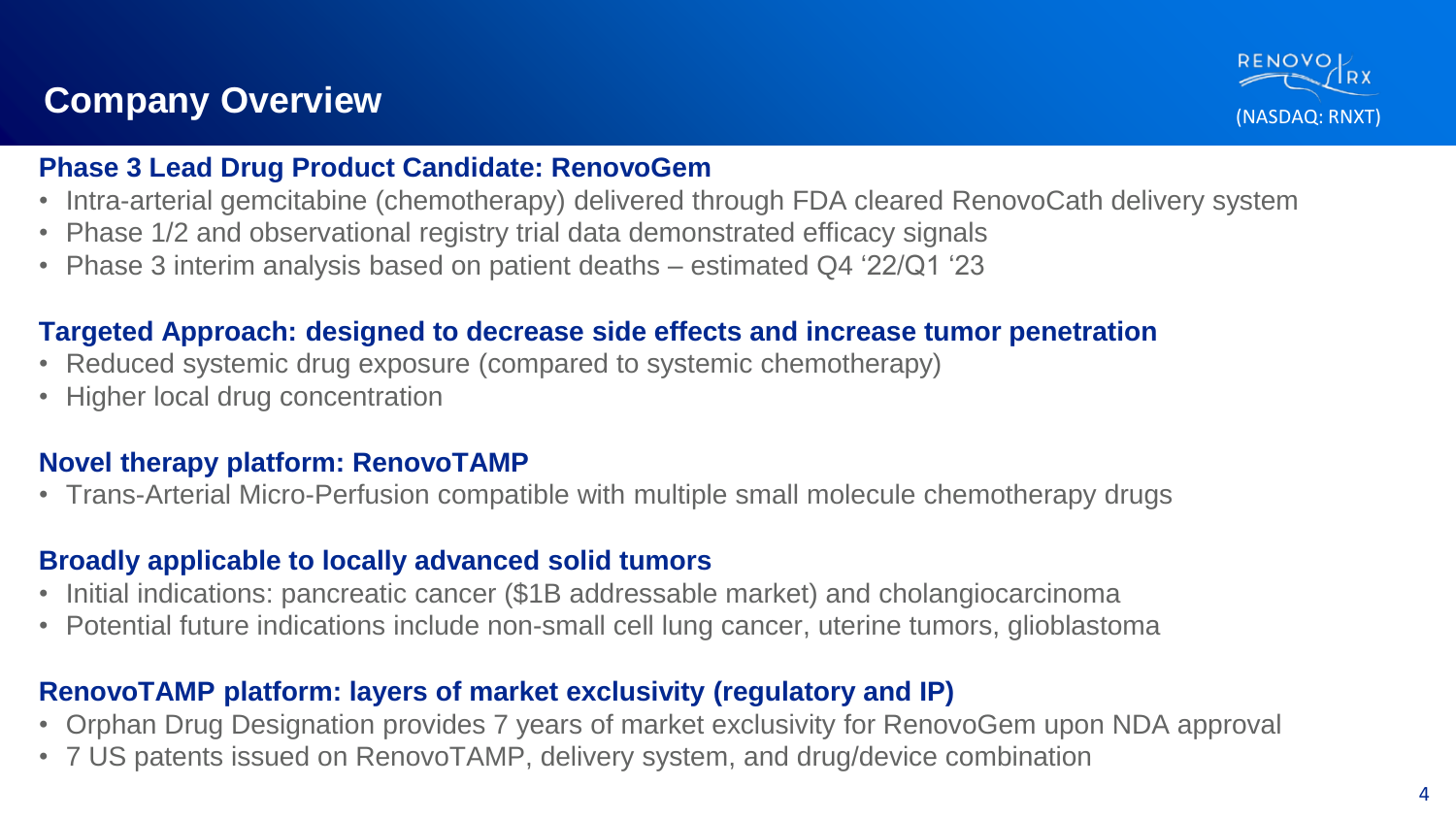# **Locally Advanced Pancreatic Cancer Market Opportunity\***





# **US: \$500M Rest of World: \$500M**

#### **New Orphan Drug Product Regulatory and Reimbursement**

**Orphan Drug Protection +** 

**New Drug Application (NDA) approval for RenovoGem**

**National Drug Code (J-Code) reimbursement upon FDA NDA approval**

### **New Oncology Drug Market**

**Average new oncology drug pricing: \$150,000/year\***

*Prospective/formal pricing analysis to be conducted with Phase 3 data prior to commercial launch of RenovoGem*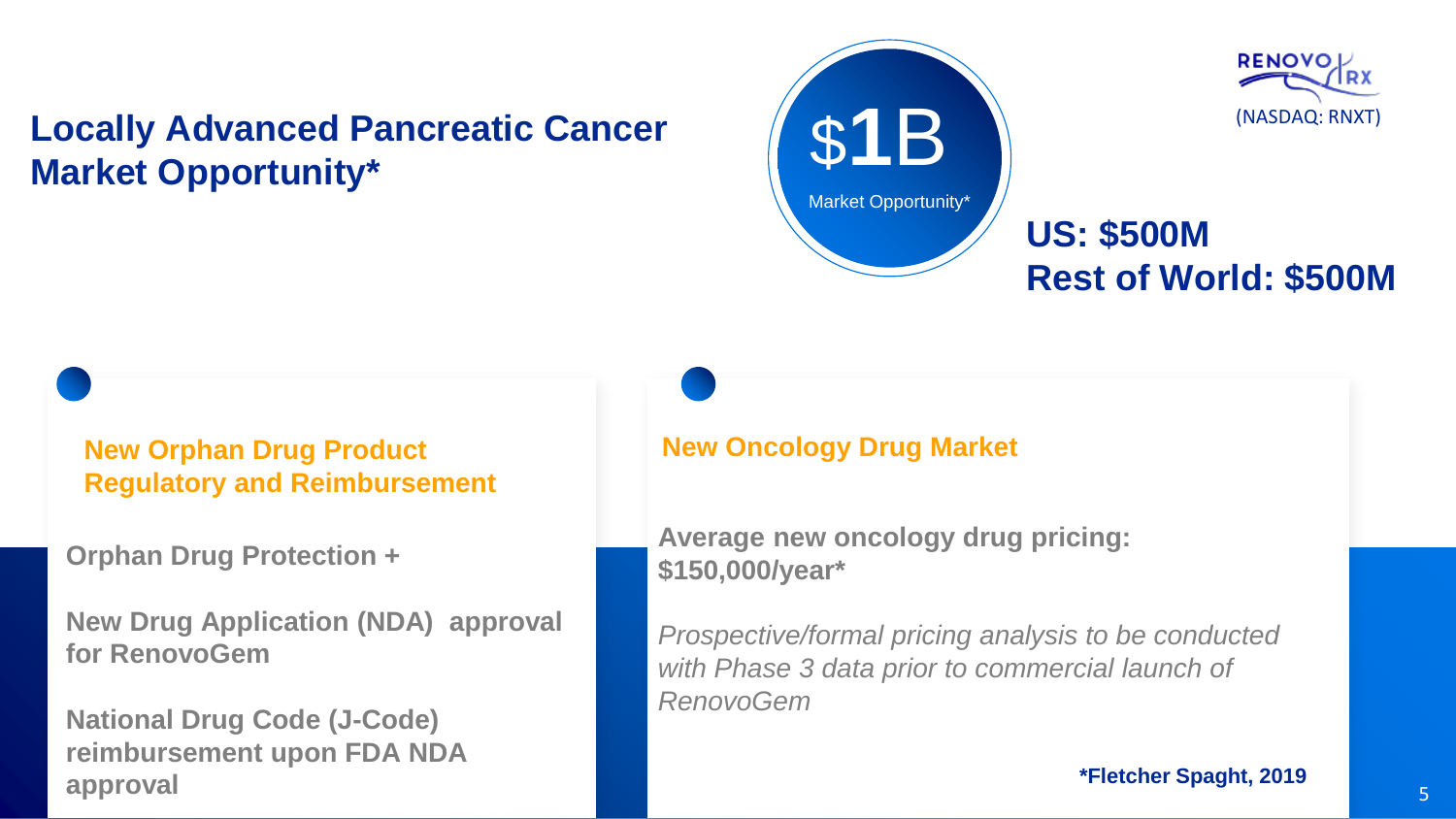# **Addressing a Significant Problem in Cancer Treatment**





### **Hypervascular tumors adequately treated with current therapies**

**Liver tumors are highly vascularized**

- Large tumor feeders excellent targets for systemic therapy
- Can be accessed and treated with current local therapy techniques



### **Hypovascular tumors pose major barrier to chemotherapy treatment success**

**Pancreatic tumors have poor blood supply**

- No visible tumor feeder vessels
- Systemic chemotherapy does not reach tumor tissue
- Inability to identify or engage tumor feeder vessels: local therapy is ineffective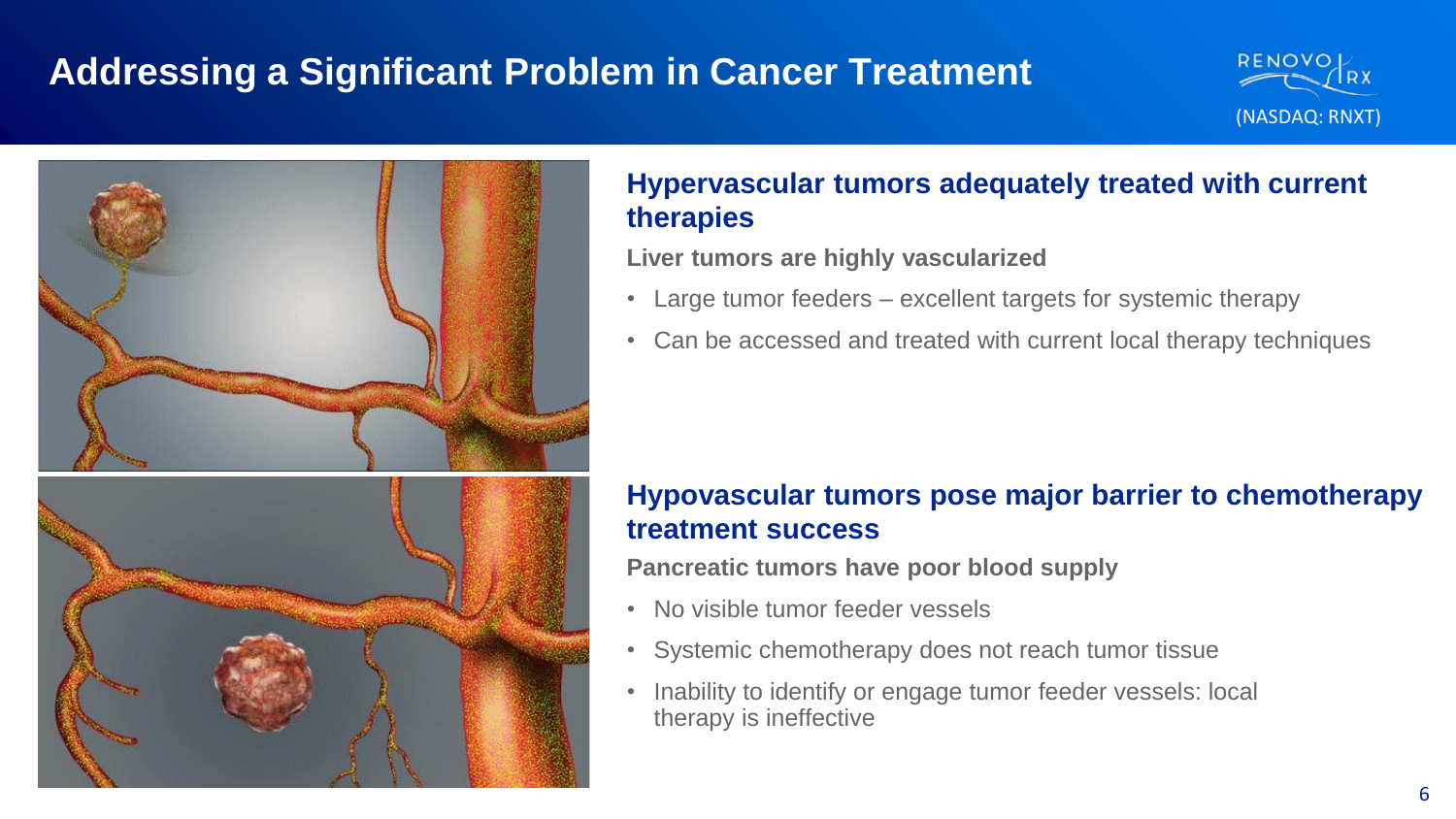# **Our Solution: Trans-Arterial Micro-Perfusion (RenovoTAMP)**



**Blood vessel segment is isolated to deliver drug across blood vessel wall into tumor tissue**





**Mechanism: after vessel isolation, increase in pressure forces drug into tumor tissue**

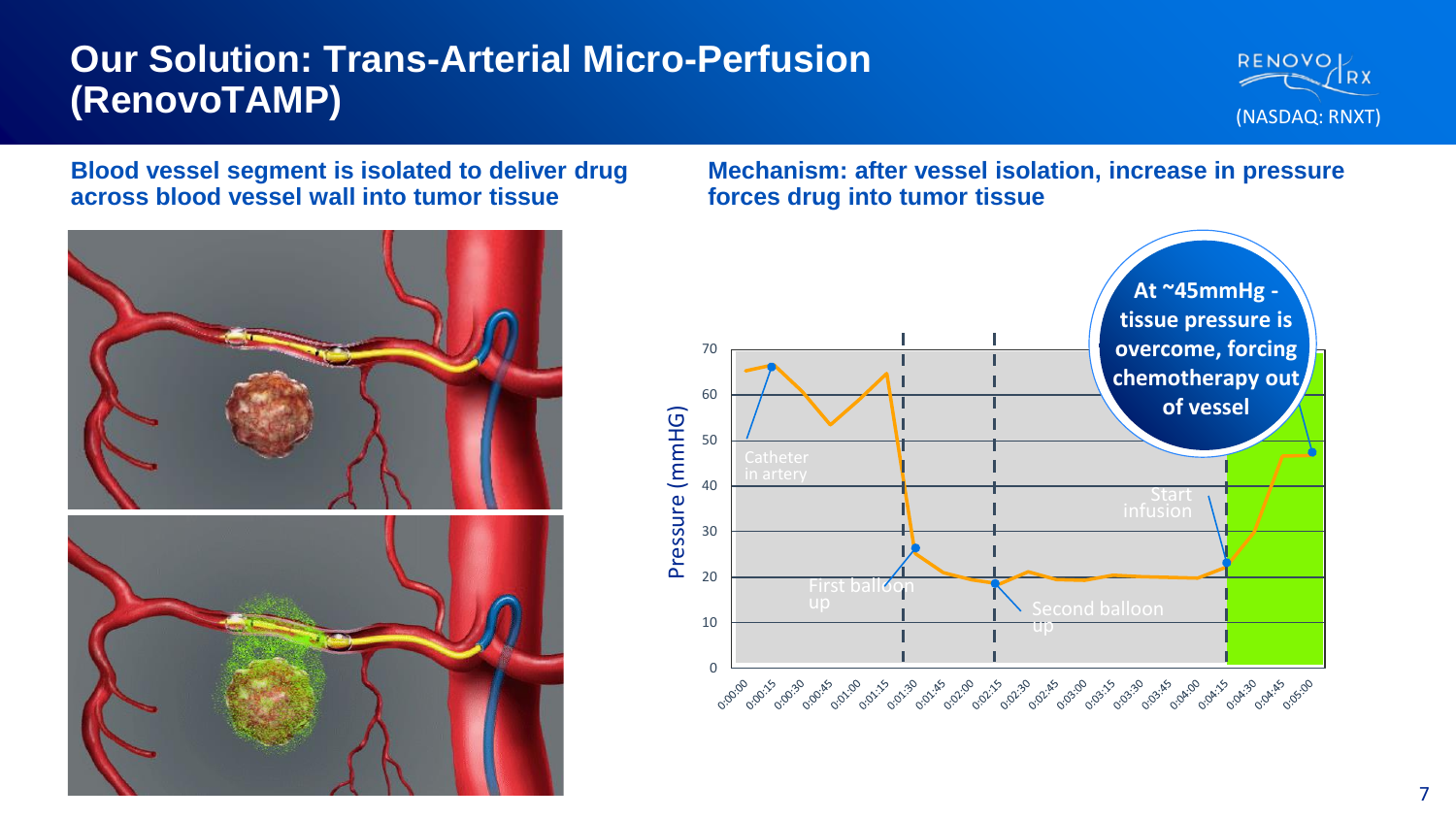# **First and Second Indications: Locally Advanced Pancreatic Cancer and Hilar Cholangiocarcinoma**



#### **First Indication: Pancreatic Cancer (Orphan Designation)**

- One of the deadliest cancers, with poor outcomes
- Pancreatic cancer is expected to quickly become the second leading cause of cancer-related deaths
	- 5-year overall survival rate of 5-10% (Stages I-IV)
- In 2021, it is estimated that
	- 60,000+ Americans were diagnosed with pancreatic cancer
	- More than 48,000 died of the disease
	- Approximately 30% of patients have locally advanced pancreatic cancer (LAPC) and are not candidates for surgery

#### **Current Standard of Care**

- Gemcitabine with Abraxane was approved in 2013 based on an 8-week survival benefit
- LAPC has approximately 12-15 month median survival

#### **Second Indication:**

#### **Hilar Cholangiocarcinoma (HCCA), Bile Duct Cancer (Orphan Designation)**

- Cholangiocarcinoma (CCA) is a disease with an exceptionally poor prognosis
- CCA is the second most common primary malignant tumor of the liver with over 7,000 new cases diagnosed annually in the US.
- Based on the tumor location, CCA is defined as either intra-hepatic (within the liver) or extra-hepatic (hilar cholangiocarcinoma, or HCCA)

#### **Current Standard of Care**

- Due to toxicity of the standard of care, a practice standard of care has not been established for HCCA
- Gemcitabine with cisplatin used in ABC-2 clinical trial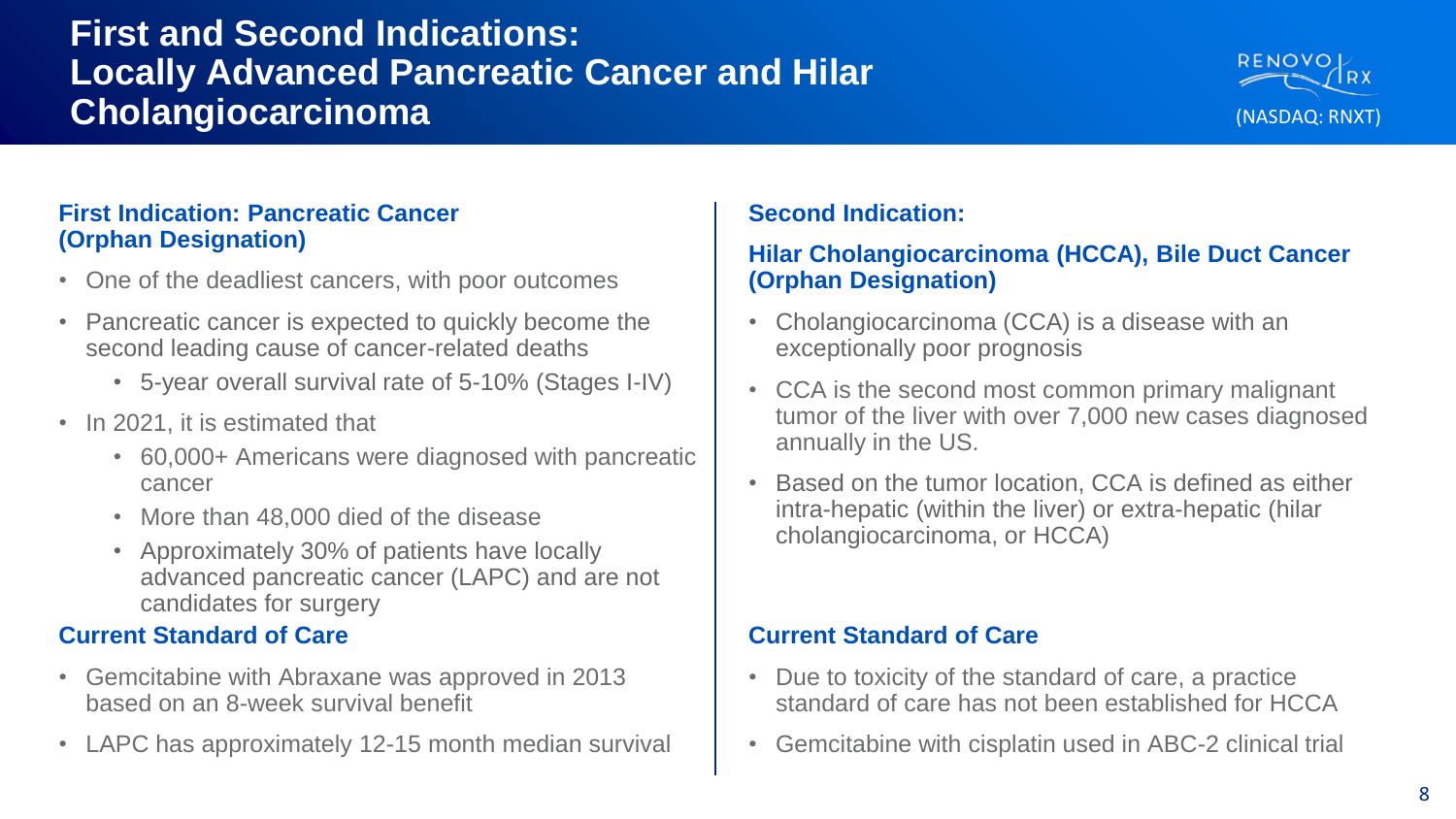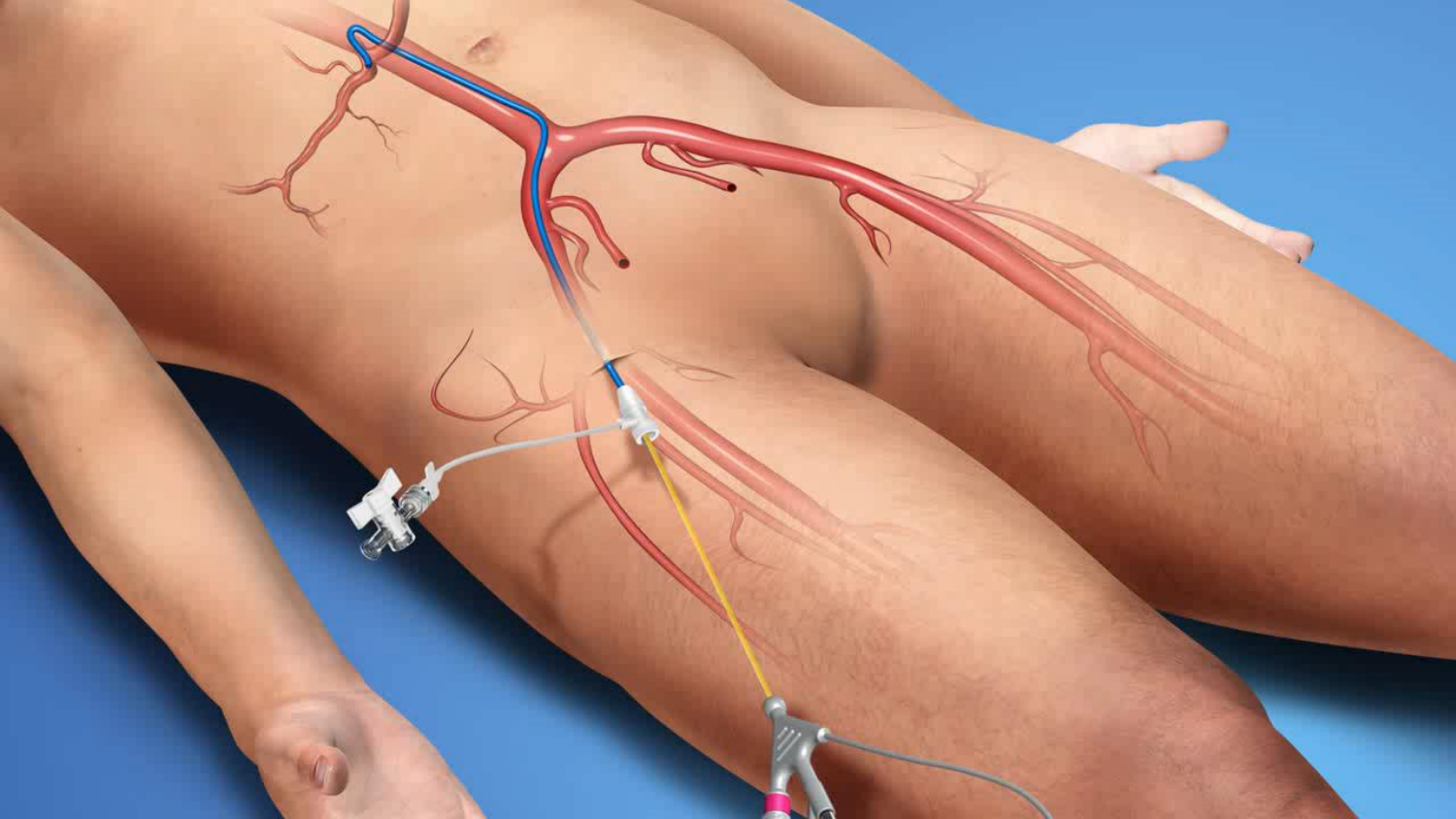# **How Patients and Physicians Experience RenovoTAMP Therapy**



- Interventional Radiology Lab-based procedure
- Patient under local anesthetic/conscious sedation
- RenovoCath inserted through femoral artery
- Using contrast agent under x-ray fluoroscopy, blood vessel segment adjacent to tumor is isolated by adjusting balloon placement
- 120mL of gemcitabine/saline delivered over 20 minutes
- RenovoTAMP Procedure takes approximately 90 minutes
	- Catheter placement
	- Drug infusion
	- Catheter removal and access site hemostasis
- Patient moved to recovery room and discharged same day
- RenovoTAMP Procedure repeated every 2 weeks over 4 months
- Procedure easy to learn: physicians are proctored for first 2-3 procedures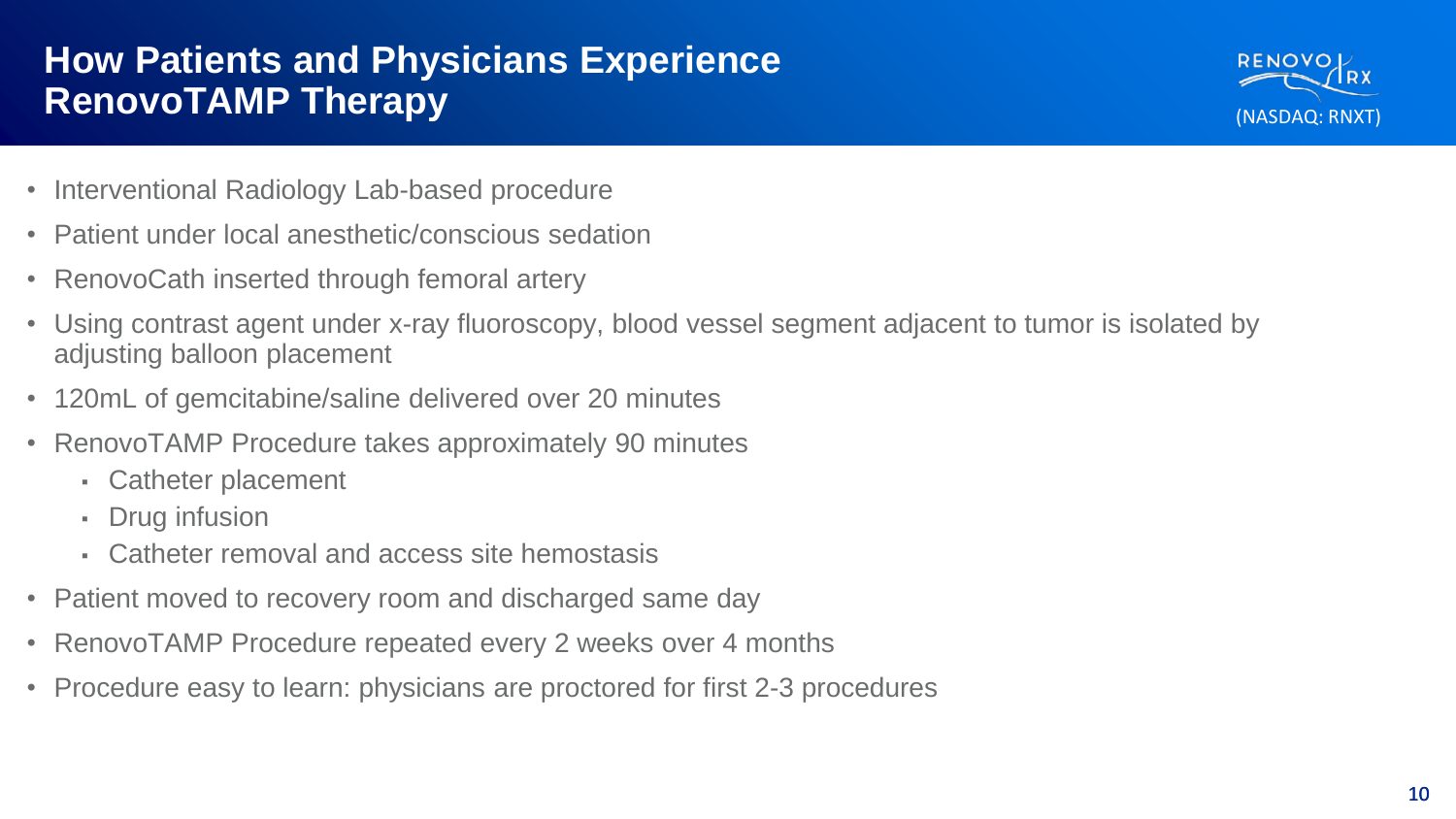# **We Employ De-risked Small Molecule Chemotherapy Drugs First Drug Candidate: Intra-Arterial Gemcitabine**



#### **Gemcitabine**

- IV (systemic) gemcitabine marketed in US since 1996
- Established as part of current standard of care for pancreatic cancer and other solid tumors
- Potent anti-tumor agent: cell phase specificity primarily killing cells undergoing DNA synthesis (S-phase)
- Pre-clinical studies: inhibits 80-100% of tumor growth with subsequent increases in lifespan
- Limitations of IV/systemic delivery include poor tumor tissue penetration and high systemic toxicity

### **RenovoGem (Intra-arterial Gemcitabine + RenovoCath)**

- Intra-arterial gemcitabine for treatment of solid tumors
- FDA Orphan Drug Designation (7 years marketing exclusivity post-approval) for pancreatic cancer and CCA
- Phase 1/2 and observational registry trial data demonstrated an increase in overall survival time in patients with LAPC
	- Median survival of 27.9 months (including radiation pre-treatment) vs. 12-15 months historical control
- Phase 3 interim analysis expected in Q1 '22/Q3 '23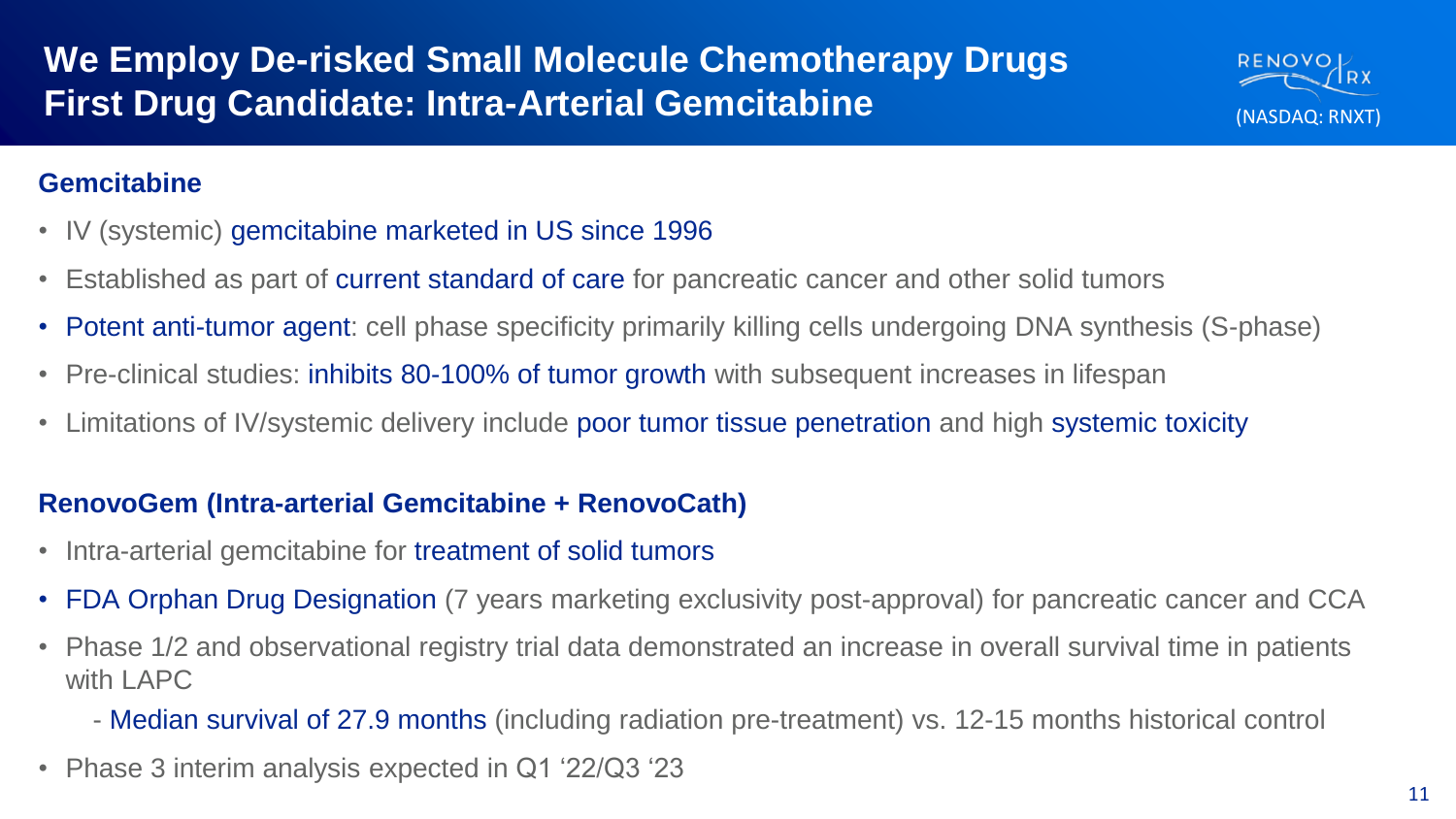

### **RenovoTAMP**

**Our Therapy Platform**

RenovoRx® Trans-Arterial Micro-Perfusion (drug/device combination)

# **RenovoGem**

# intra-arterial gemcitabine + RenovoCa**th**®

+





**Our First Product Candidate**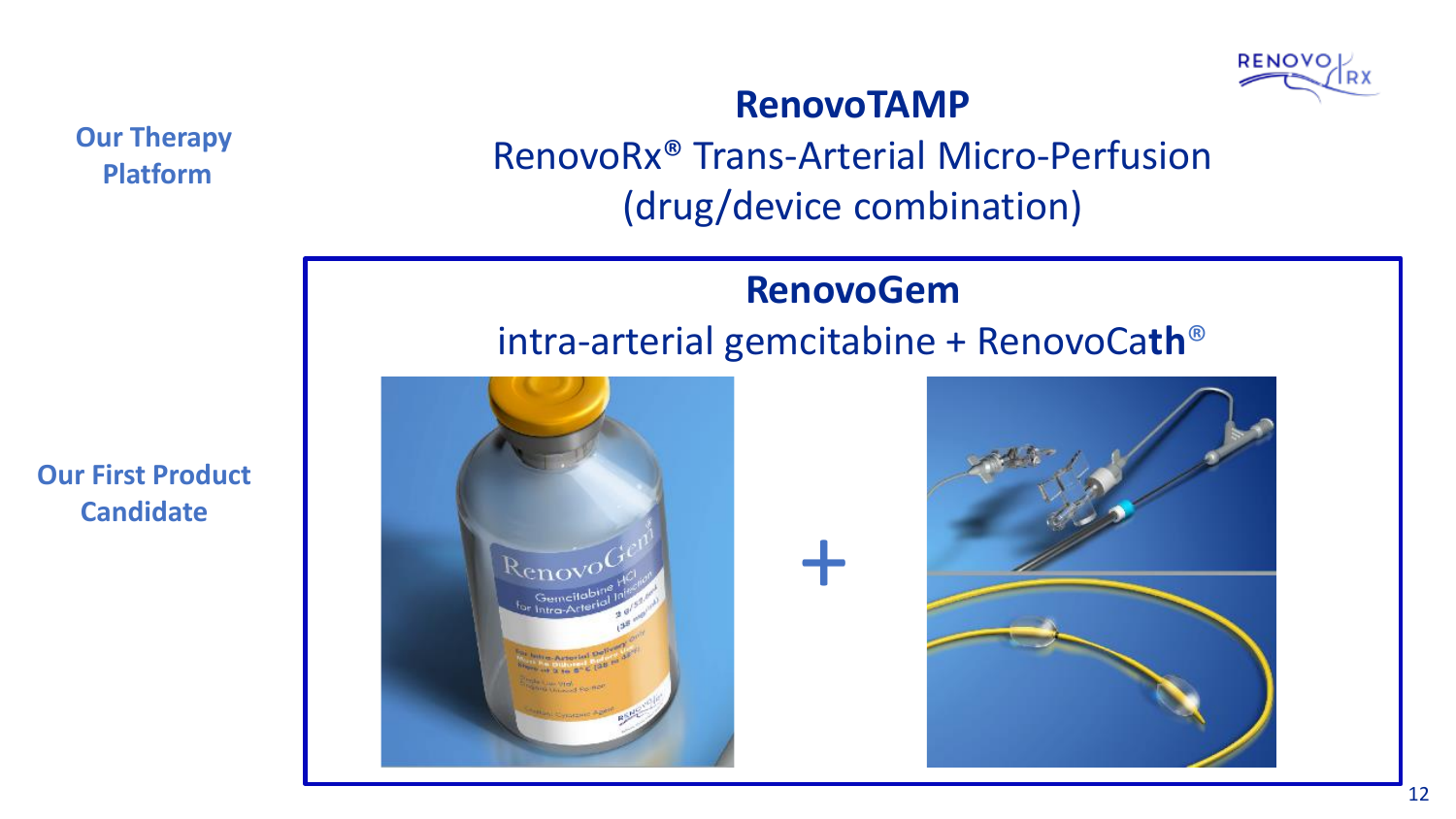

### **RenovoGem Clinical Pipeline**

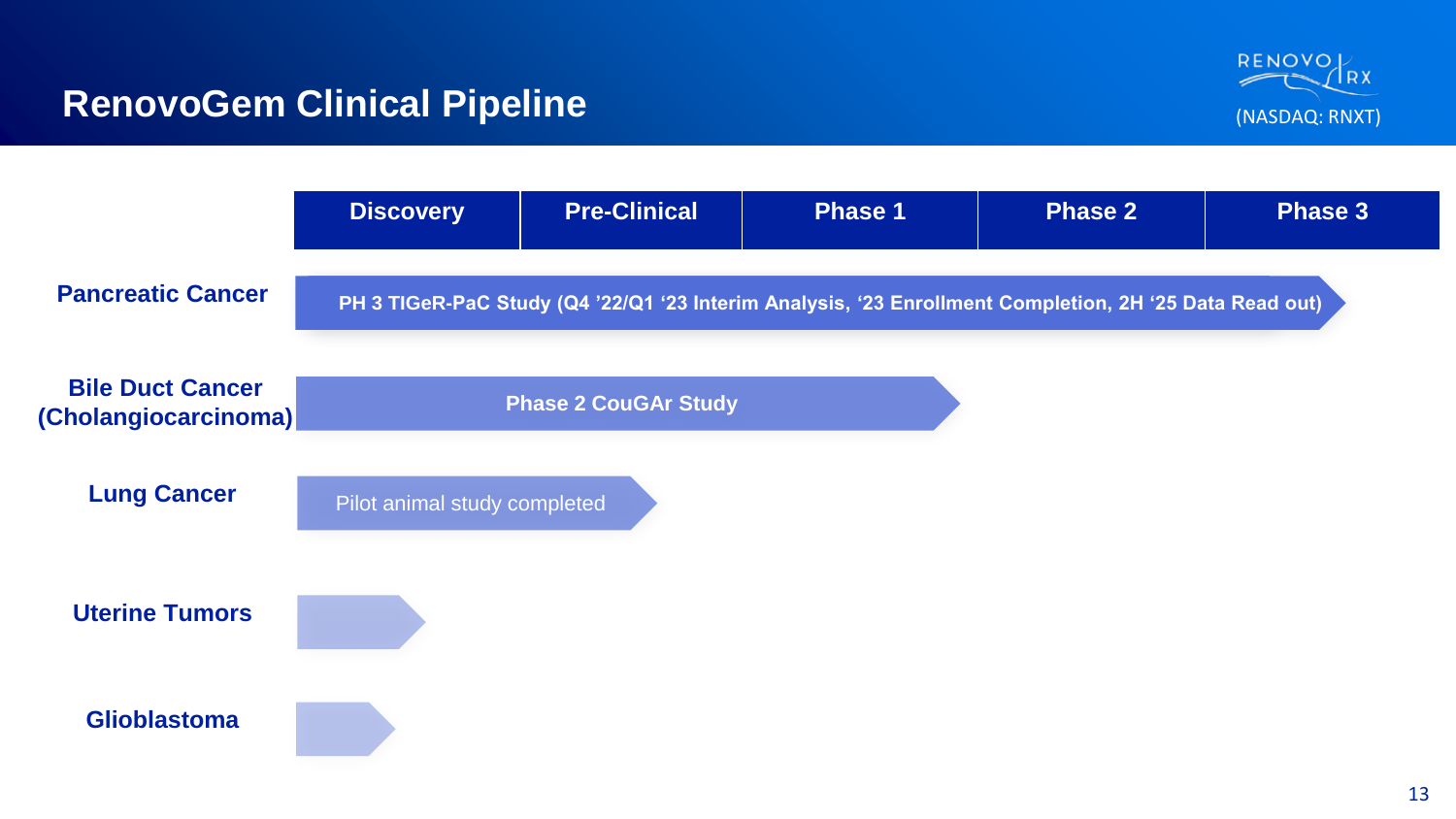

# **RenovoGem Broad Market Opportunity in Target Cancers**



### **US Annual Incidence of Initial RenovoGem Target Tumor Types**

- 350,000 total patients diagnosed/year
- ~125,000 all locally advanced (stage 3) potentially addressable via RenovoGem

**RenovoTAMP is broadly applicable to locally advanced tumors:** Platform may be used with multiple small molecule chemotherapeutic agents in multiple solid tumor indications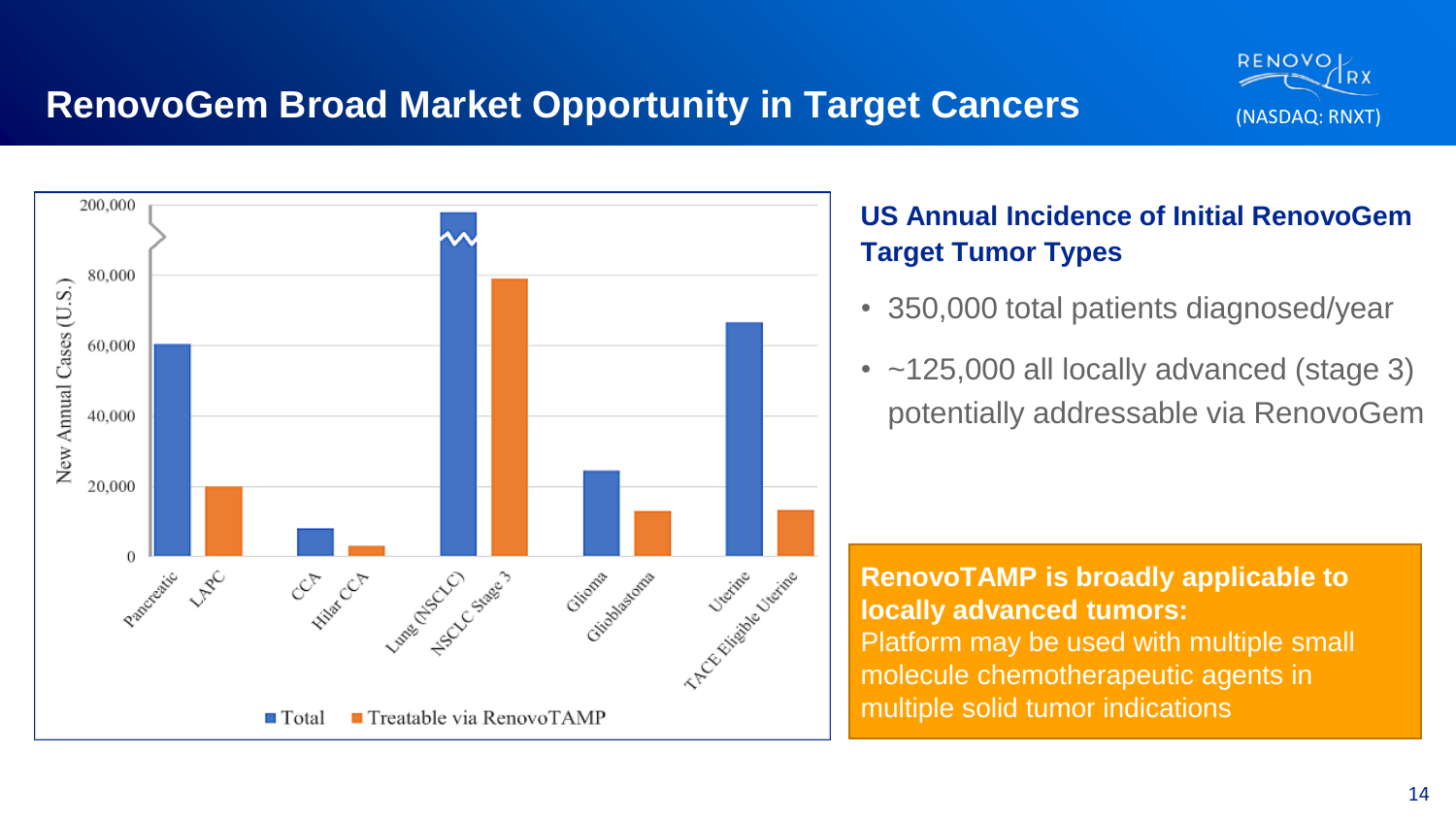# **Exclusivity: Orphan Drug Designation + Intellectual Property Portfolio**



- FDA Orphan Drug Designation for RenovoGem provides for 7 years of market exclusivity post NDA approval for:
	- Pancreatic cancer
	- Cholangiocarcinoma
- 7 US method and device patents issued around Trans-Arterial Micro-Perfusion (RenovoTAMP), RenovoCath delivery system, and drug/device combination
- 1 EU patent issued on delivery system
- 9 additional patents pending in US, EU, and Asia
- Sourcing gemcitabine commercially from one of several FDA ANDA holders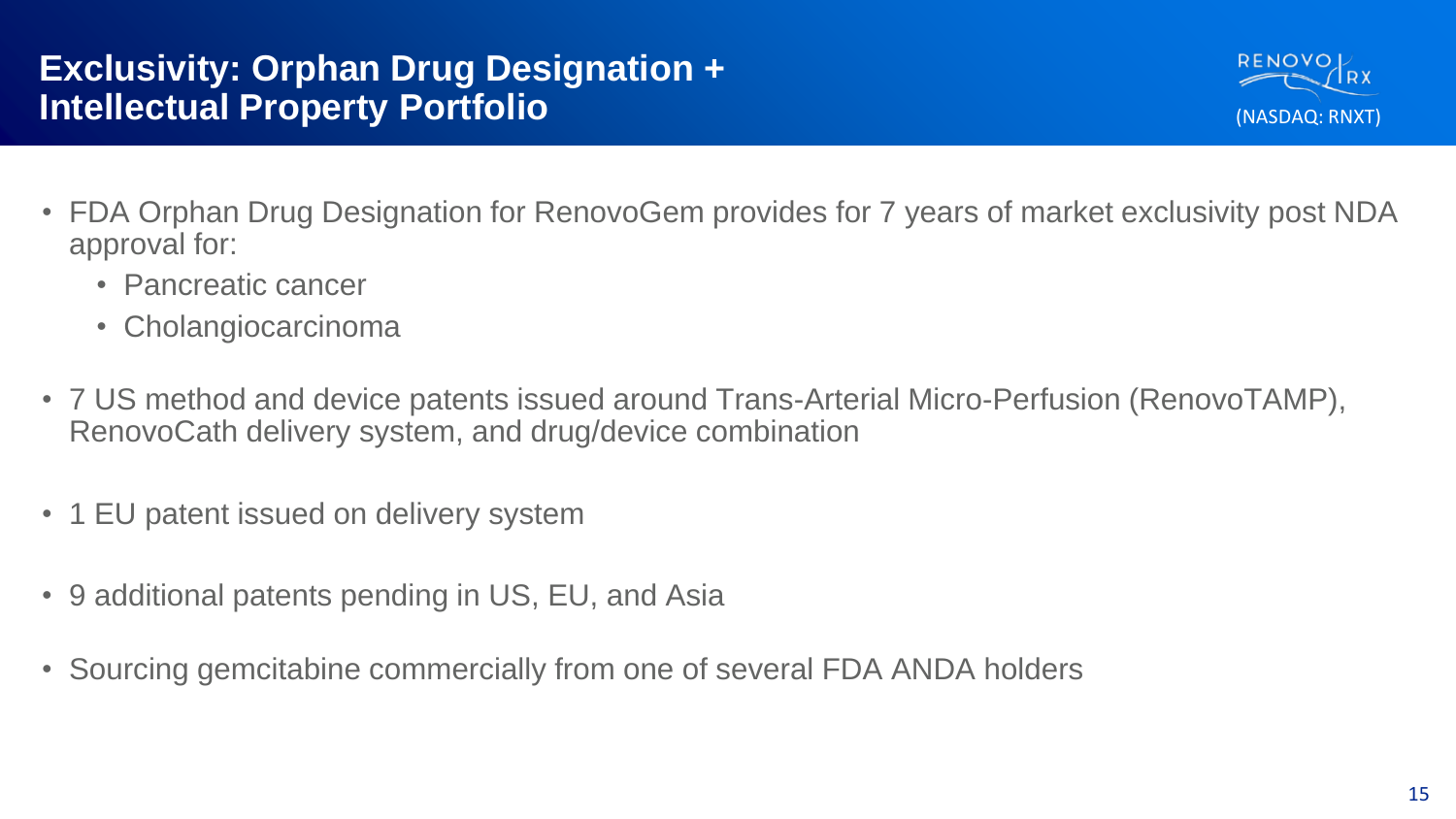

### Pre-Phase 3 IND Study Meeting with FDA: Guidance Received

- FDA confirmed study design and proposed endpoints
- One Phase 3 study could support New Drug Application approval if significant overall survival benefit is demonstrated

# TIGeR-PaC Phase 3 trial is a multi-center, open-label, randomized, active-controlled study Population: 340 subjects with LAPC

Primary endpoint: hard endpoint of overall survival

• From time of randomization until death

### Secondary endpoints include:

- Quality of life (QoL) questionnaire results
- Progression free survival

### **3 rd party KOL interviews: 4-month survival benefit is threshold for deep market adoption**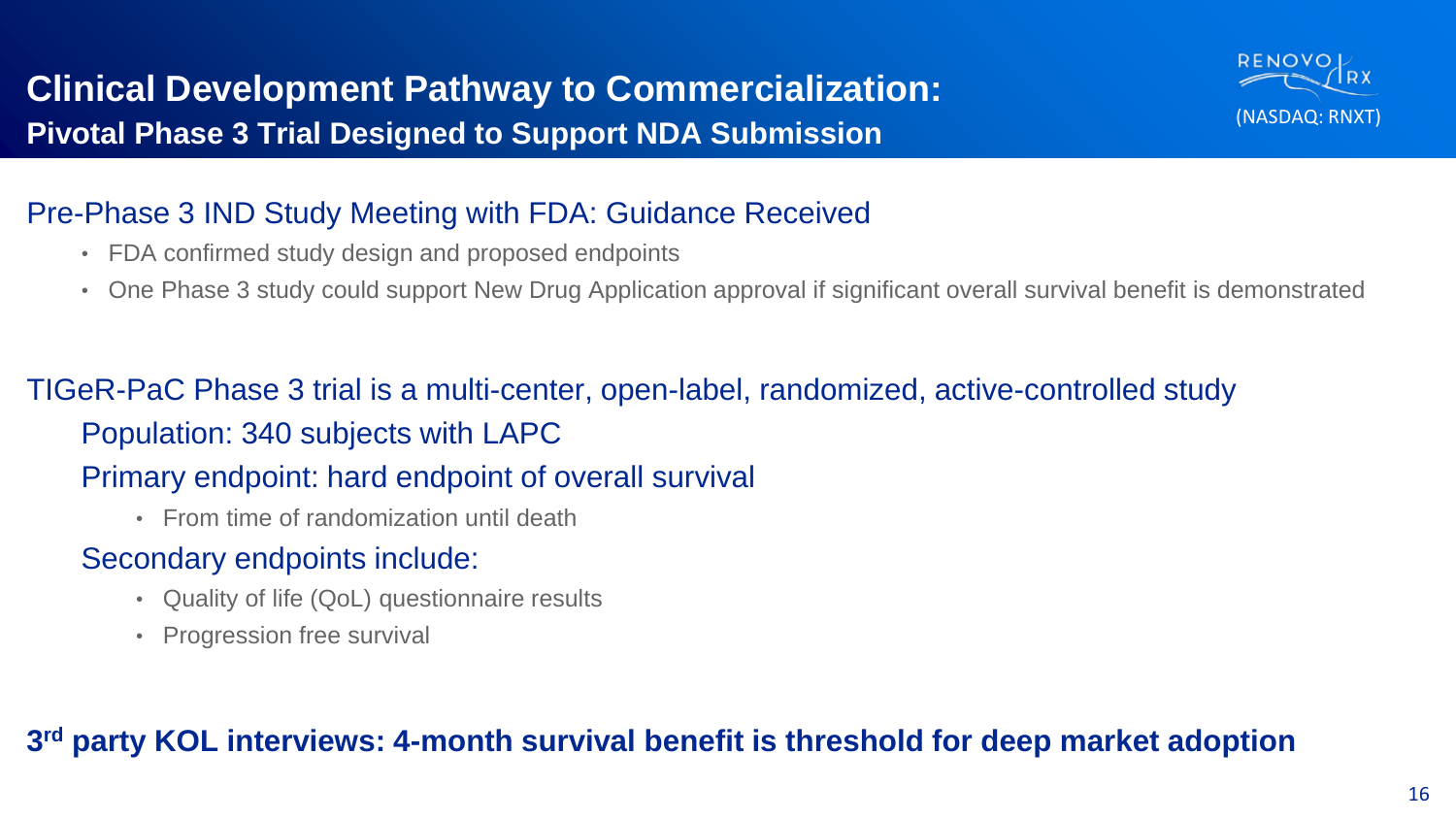

### **TIGeR-PaC Primary Endpoint Analysis and Enrollment Considerations**

#### **Endpoint Analysis:**

#### TIGeR-PaC designed to detect a 6-month difference between control and treatment arms

• From time of randomization

#### Interim analysis (estimated Q4 '22/Q1 '23):

- Timing dependent on study participant deaths (events): 65
- Designed to detect an 8-month difference
- Data Monitoring Committee can stop study based on efficacy or futility
- Data Monitoring Committee has ability to increase sample size if needed

#### **Enrollment Considerations:**

- Strong enrollment: past 3 years roughly same annual enrollment despite COVID
- Anticipating 50% enrollment completion Q1 '22
- Forecasted enrollment completion 2023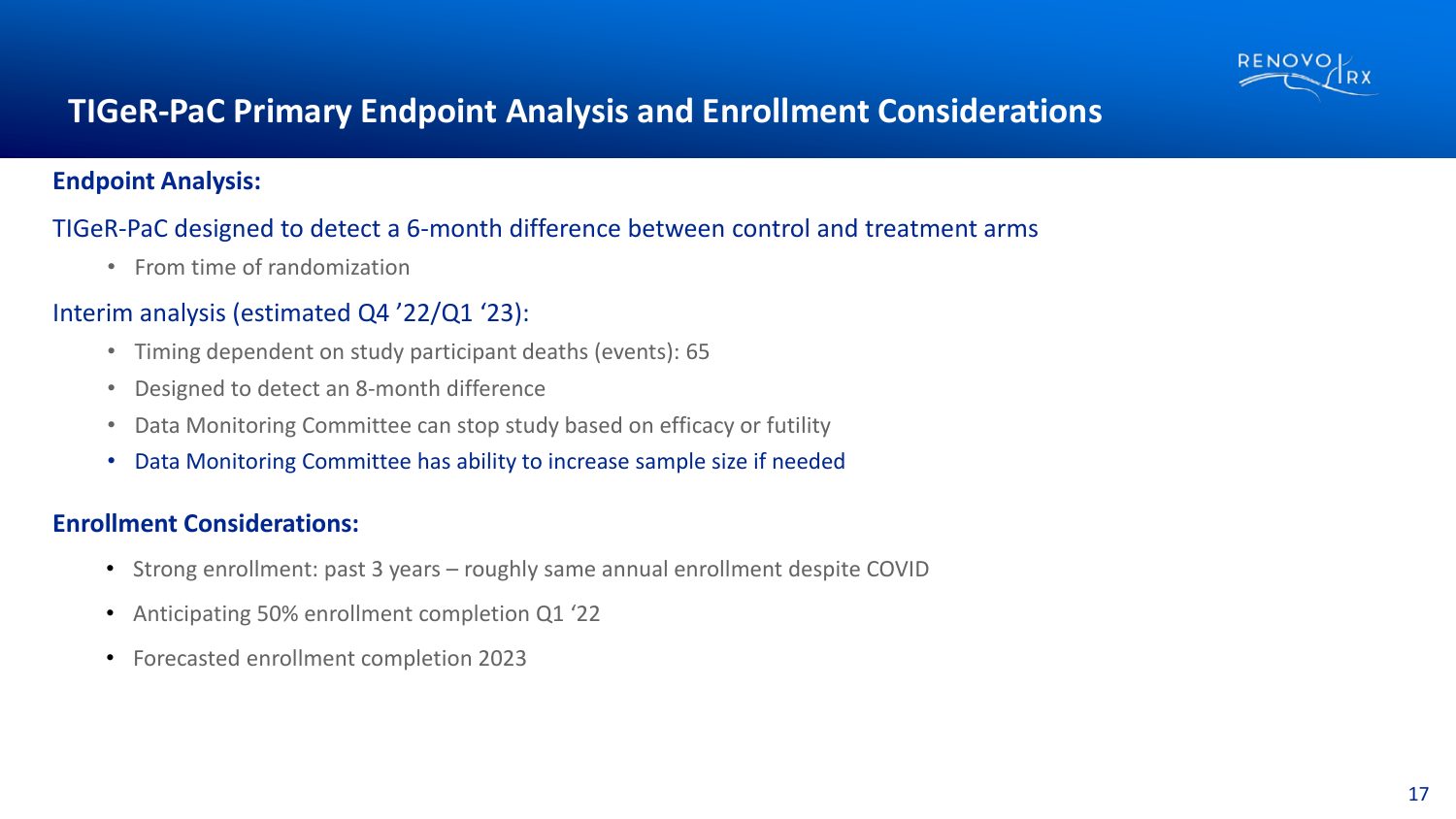# **Highly Experienced Management Team and Board of Directors**



#### **Ramtin Agah, MD, MS Chairman, Founder and CMO**

Biomedical Engineer and Interventional Cardiologist, El Camino Hospital, Mountain View CA.



#### **David Diamond Director**

National Life Sciences and Technology Practice Lead at Mayer Hoffman McCann P.C. 30+ years in both public accounting and industry.

(NASDAQ: RNXT)

**RENOVO I** 



#### **Shaun R. Bagai Director, CEO**

20+ years of clinical research, sales & marketing, and market development leadership experience at TransVascular, Ardian, Medtronic, and HeartFlow.



#### **Angela Macfarlane Director**

CEO Voyant Bio, ForSight Labs Managing Partner, former CEO of Forsight Vision 4 and Forsight Vision 5, former Technology Counsel for Thomas J. Fogarty, M.D.



#### **Laurence Marton, MD Director**

Progen, Cellgate, SLIL Biomedical - former CSO, Dean of UWM Med. School. Board Member AACR Foundation, Cancer Commons, CHCF.

#### **Una Ryan, PhD, OBE Director**

Diagnostics for All and AVANT Immunotherapeutics former CEO, MassBio Chair. Golden Seeds Director.



#### **Christopher J. Lehman CFO**

25+ years of experience with venture backed private and public industry leaders in areas of therapeutics, biosimilars, diagnostics, contract research and industrial biotech.

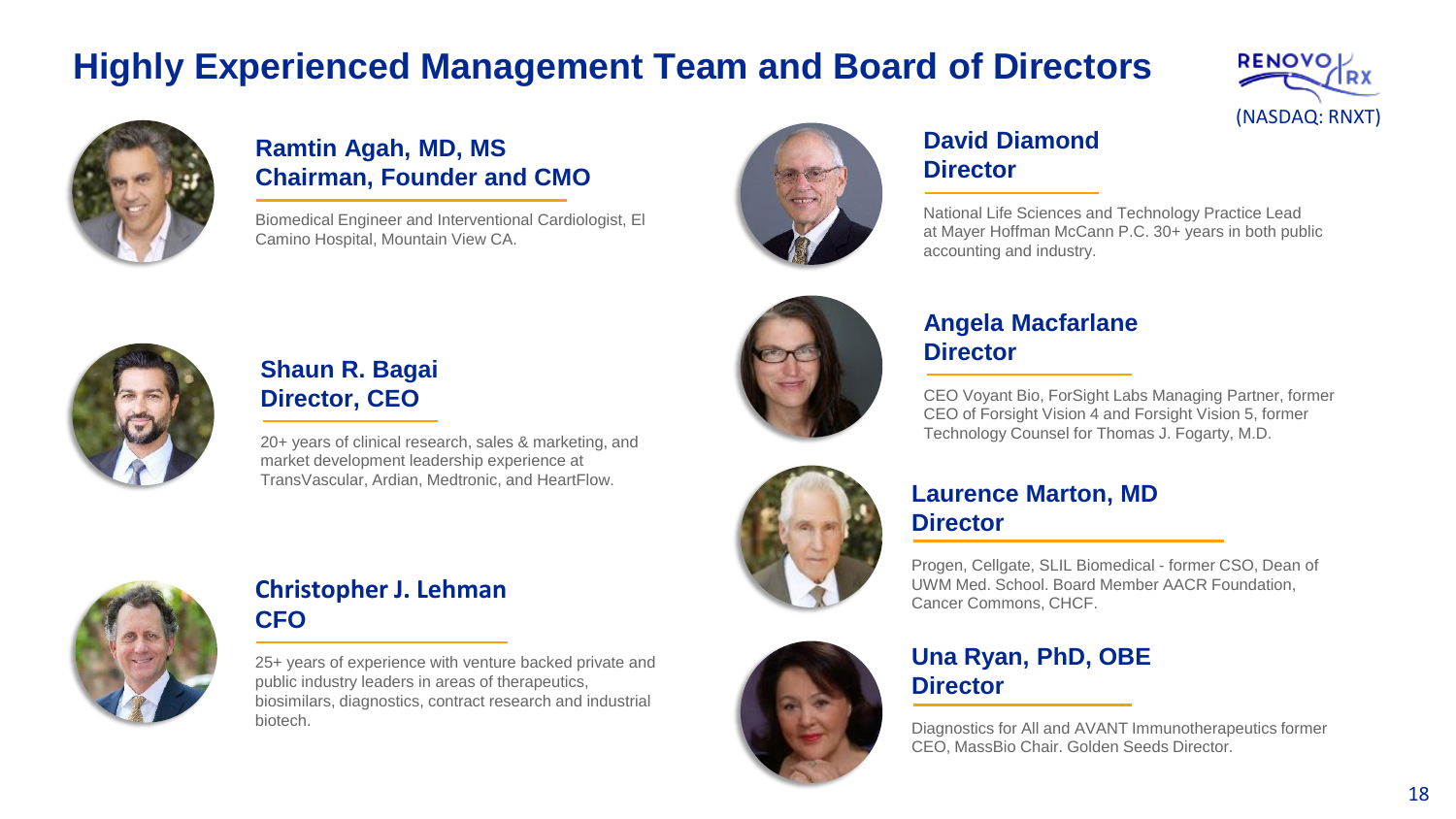# **Capital Structure/ Financial Highlights**





#### **Analyst Coverage**

ROTH Capital Partners: Scott R. Henry, CFA MAXIM Group: Jason McCarthy, Ph.D.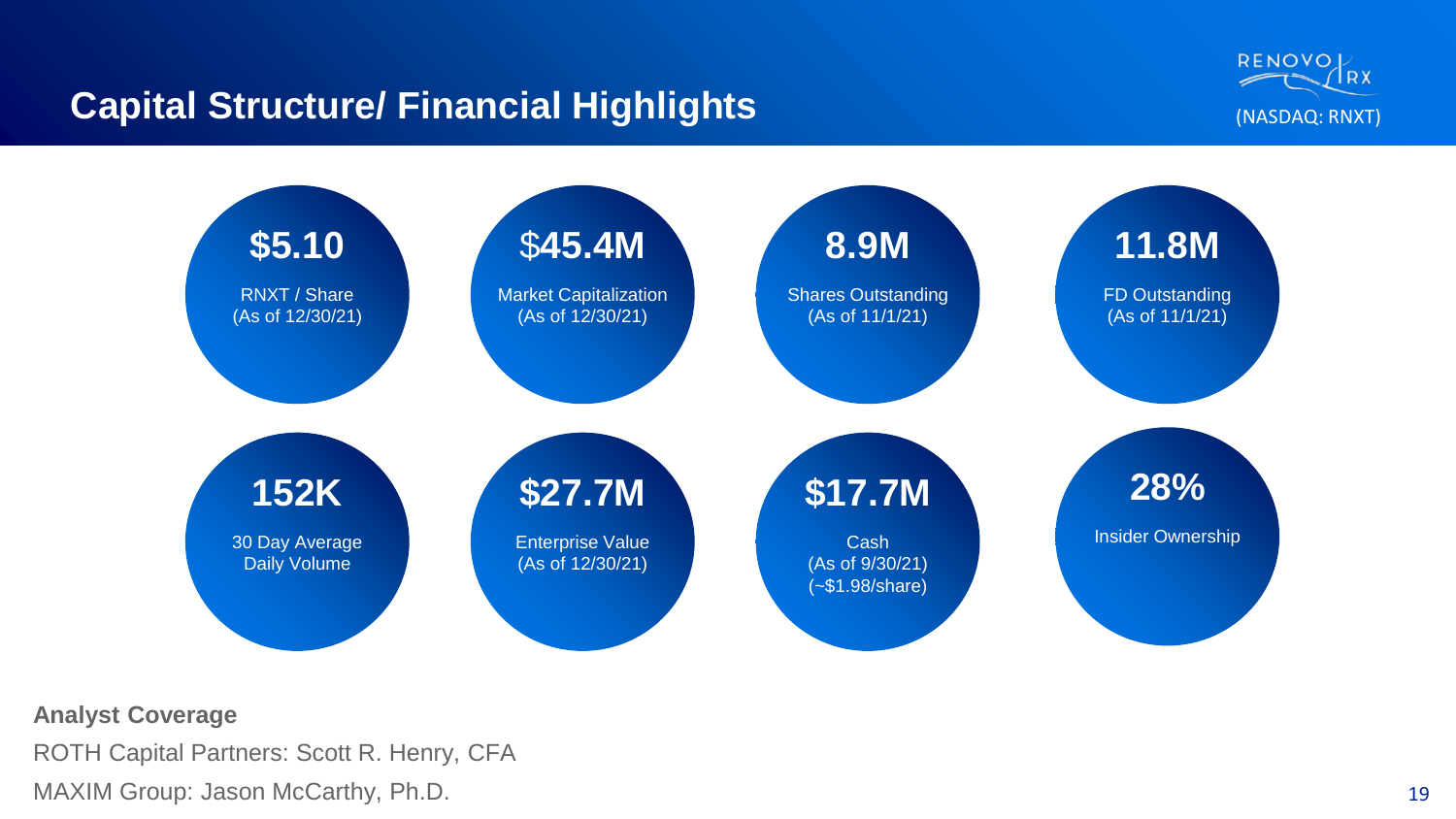

### **Investment Highlights**

- De-risked and validated RenovoTAMP approach
- Large market (\$1B): platform broadly applicable to locally advanced solid tumors
- Phase 3 interim data based on patient deaths estimated Q3 '22/Q1 '23
- \$17.7M or ~\$1.98/share in cash, sufficient to get to data read out
- Talented and experienced Board of Directors and Scientific Advisory Board

# Significant Upcoming Catalysts:

| 2023                                                                                                                                                                                                               |                                                                                                                                                                                                      |                                                                     |
|--------------------------------------------------------------------------------------------------------------------------------------------------------------------------------------------------------------------|------------------------------------------------------------------------------------------------------------------------------------------------------------------------------------------------------|---------------------------------------------------------------------|
| $Q2/3$ '22 – FDA<br>$Q3/4$ '22 $-$<br>$Q4'22 - Q1'23$<br>2023<br>Pre-IND<br><b>CCA Study</b><br>Interim Analysis:<br><b>TIGeR-PaC Phase</b><br>Meeting for<br>launch<br><b>CCA</b><br>3 pancreatic cancer<br>study | Identification of Third Indication:<br><b>Enrollment Completion:</b><br>Clinical trial design and study<br><b>TIGeR-PaC Phase 3</b><br><b>TIGeR-PaC Phase 3</b><br>launch<br>pancreatic cancer study | H <sub>2</sub> '25 - Final Data Readout:<br>pancreatic cancer study |